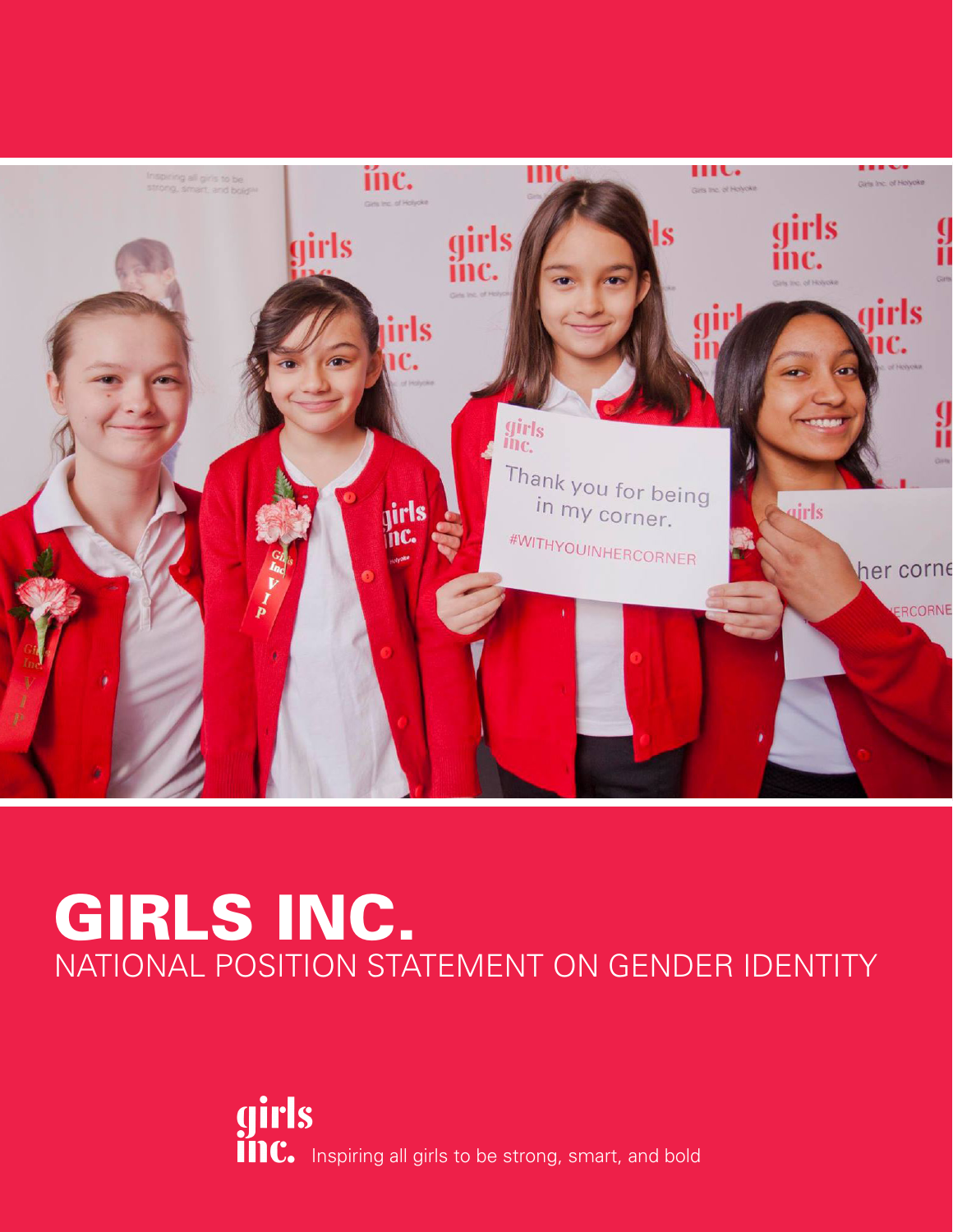# I. INTRODUCTION

Girls Inc. is proud to provide girls across the U.S. and Canada with a welcoming, inclusive environment where they can feel safe and comfortable expressing themselves freely. The Girls Inc. Gender Identity Committee<sup>1</sup> researched policies and related materials to provide guidance to our affiliates regarding the enrollment and participation of transgender or gender nonconforming individuals in Girls Inc. programming. This includes both individuals newly applying to participate in Girls Inc. programming, as well as existing enrolled individuals whose gender identity might shift over the course of their enrollment.

The mission of Girls Inc. is to inspire all girls to be strong, smart, and bold. We recognize that girls still face significant challenges in our society, and we meet these challenges by helping girls explore and celebrate their strengths, their voices, who they are today, and who they will become. Girls Inc. equips girls to navigate gender, economic, and social barriers and grow up healthy, educated, and independent. Girls build confidence and embrace positive decisionmaking to take charge of their health and wellbeing, and achieve academic, personal, and career goals.

# II. BACKGROUND

There is a strong foundation for inclusiveness in the history and stated values of Girls Inc.

Notably, the Girls Inc. "Girls' Bill of Rights" states:

*"Girls have the right to be themselves and to resist gender stereotypes"* 

and

*"Girls have the right to express themselves with originality and enthusiasm."* 

The Organizational Values of Girls Inc. have been defined as follows:

- Respect the dignity of each human being;
- Recognize and support the strength in every girl;
- Appreciate, embrace, and advance diversity;
- Drive for results anchored in accountability; and
- Operate collaboratively.

While this statement focuses on how we treat girls, the principles and considerations of our gender identity policy apply to staff, volunteers, and Board members. Girls Inc. personnel policies specifically prohibit discrimination on the basis of race, color, national origin, citizenship, religion, pregnancy, sex, sexual orientation, gender identity, age, disability, genetic information, military status, and political belief.

<sup>&</sup>lt;sup>1</sup> The members of the Gender Identity Committee included (1) from the Girls Inc. National Staff: Pat Driscoll, Chief Operating Officer; Lara Kaufmann, Director of Public Policy; Sandi Skwor-Gatlin, Assistant Director of Learning Central; and Dr. Damary Bonilla-Rodriguez, Latina Initiative Project Manager; and (2) from Girls Inc. Affiliates: Deb Ansourlian, Executive Director of Girls Inc. of Lynn; Kim Brown, President & CEO of Girls Inc. of Santa Fe; Wendy Calimag, Senior Director of Community Programs for Girls Inc. of Alameda County; and Sonya Ulibarri, President & CEO of Girls Inc. of Metro Denver.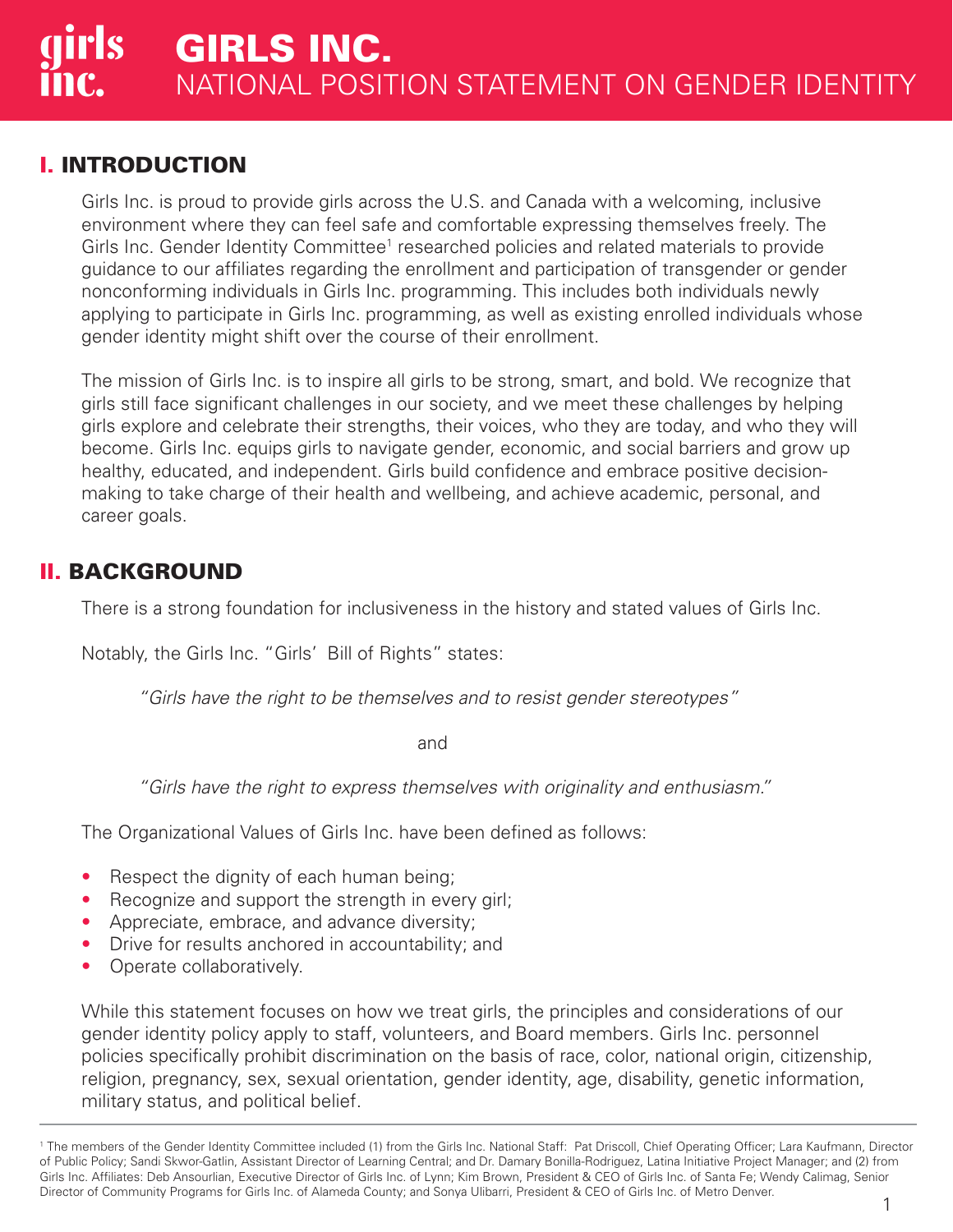Additionally, the Girls Inc. Advocacy Statements, which were adopted by a vote of the whole organization and are available in their entirety on the policy page of Affiliate Central, also support a strong position of inclusion.

First, the "Gender Equity" section of the Advocacy Statements says:

Today, gender equity is still not a reality; and Girls Inc. responds through both programs and advocacy for girls of every background and description. We affirm our support for equal rights and commit our resources to the active promotion of gender equity... It is our conviction that gender equity will only be achieved when both girls and boys have the opportunity, the resources, and the freedom to become the people they want to be. In the pursuit of this goal, it is incumbent on us as a society to create a spirit of inclusive empowerment... Girls Inc. is committed to building a culture of unity and hope, one in which each child is recognized and valued.

The section on "Diversity and Inclusion" further states:

Girls Inc. is committed to diversity in principle and practice. We work to make our organization welcoming and accessible to all girls. Our commitment is founded in our communal sense of justice and our belief that the world and our organization are enriched by the diversity of our cultures and experiences. We strive toward a world of understanding and mutual support.

Working with girls and young women, we also endeavor to eliminate sexism, racism, homophobia, and other forms of discrimination. We celebrate the similarities and differences among girls and embrace girls of every background and ability... We are committed to building an organization and a society that recognize diversity and celebrates all girls.

And finally, the section on "Sexuality" states:

Girls have a right to positive, supportive environments and linkages to community resources for dealing with issues of sexual orientation and gender identity.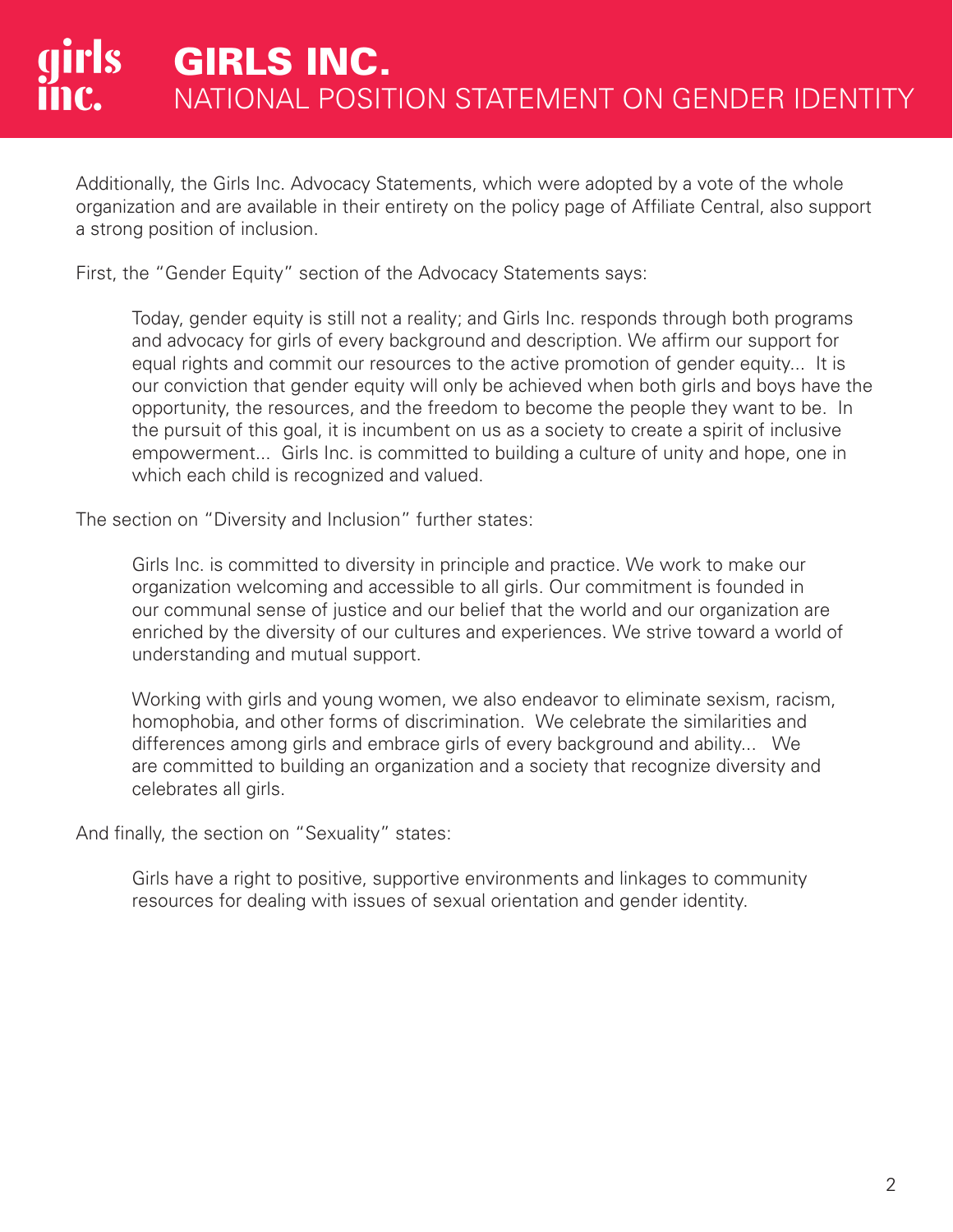# III. POSITION STATEMENT

Girls Inc. is committed to providing the comprehensive Girls Inc. Experience to girls - including those who identify as girls regardless of their assigned sex at birth, and those who are exploring their gender identity or expression during their time at Girls Inc. It is the national position of Girls Inc. that our member organizations should not discriminate or exclude girls from our programming based on their gender identity or gender expression.

This position maintains our commitment to gender equality and justice and responds to modern advances in our understanding of gender identity and expression by welcoming cisgender girls and young women, transgender girls and young women, and nonbinary individuals who experience gender-based oppression.

Scope: This position applies to new Girls Inc. enrollees as well as youth already enrolled in our programs. Girls Inc. affiliates should handle on a case-by-case basis when a young person enrolled as a girl begins to express a male gender identity, keeping the above values and principles in mind. Such youth should not be forced out of Girls Inc. programs but should be supported in determining at what point it may no longer be appropriate for them to participate in programs for girls.

Language: Girls Inc. staff should respect a young person's wishes to be called by a certain name and/or gender pronoun. For any questions about language, please see the definitions section below.

Youth who identify as LGBTQ+ (Lesbian, Gay, Bisexual, Transgender, Queer) or who are exploring their sexual orientation and/or gender identity need to know that Girls Inc. is a safe space where they can be themselves and not worry about experiencing hurtful treatment from others.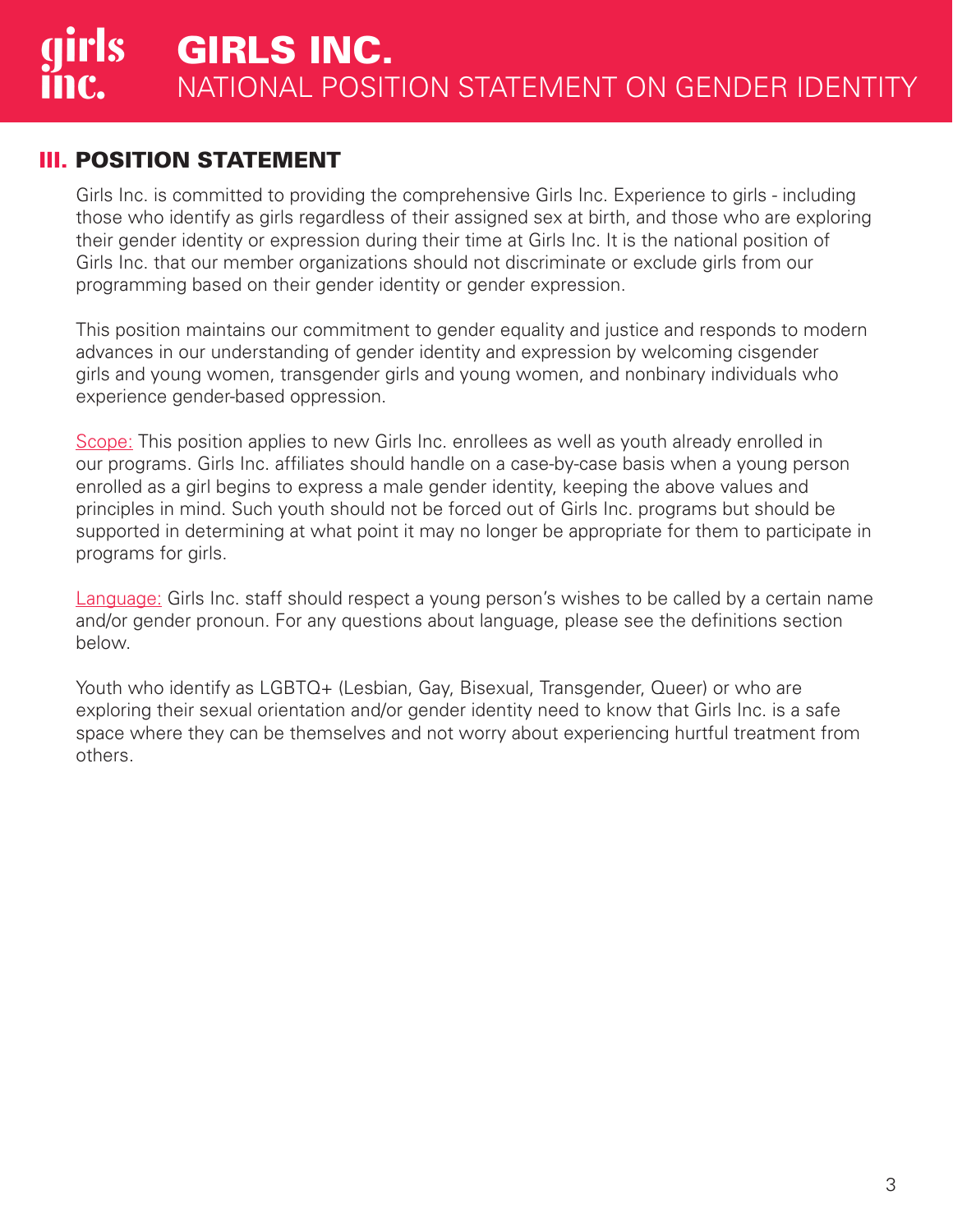# GIRLS INC. NATIONAL POSITION STATEMENT ON GENDER IDENTITY

# IV. DEFINITIONS

*At Girls Inc., we know that language matters. Youth who identify as LGBTQ+ or who are exploring sexual orientation and/or gender identity issues need to know that Girls Inc. is a safe space where they can be themselves and not worry about experiencing hurtful treatment from others. Using respectful language surrounding gender and sexuality facilitates girls coming forward with questions or concerns. This includes referring to a girl using the name or gender pronoun with which they are most comfortable.* 

*This glossary was created to help ensure that we are consistent across the Girls Inc. network with respect to the language we use, and that we all talk about gender and sexuality in a*  respectful manner. While this list of terms is not exhaustive and the definitions may not be *perfect, we believe they are a good starting point. By choosing respectful language, we can make conversations about gender and sexuality easier and more comfortable for everyone and avoid alienating some of the girls we aim to serve and empower.*

#### ASEXUAL

A sexual orientation generally characterized by not feeling sexual attraction or a desire for partners sexually. Asexuality is distinct from celibacy, which is the deliberate abstention from sexual activity. Some asexual people do have sex. There are many diverse ways of being asexual.

#### **CISGENDER**

A term used to describe a person whose gender identity or gender expression aligns with those typically associated with the sex assigned to them at birth.

#### **DIVERSITY**

Diversity is the differences among people based on race, religion, ethnicity, language, gender, sexual orientation, age, physical or mental ability, socioeconomic status or other characteristics.

#### GENDER EXPECTATIONS/ROLES

Socially constructed characteristics of women and men – such as the norms, roles and relationships that exist between them. Gender expectations vary between cultures and can change over time.

#### GENDER EXPRESSION

Refers to the ways in which people present gender to others through behavior, clothing, haircut, voice, and other forms of presentation. Alternatively, people may assign gender to others based on their appearance, mannerisms, and other gendered characteristics. Sometimes, transgender people seek to match their physical expression with their gender identity, rather than their birthassigned sex. Gender expression should not be viewed as an indication of sexual orientation or gender identity.

#### GENDER IDENTITY

One's innermost concept of self as male, female, a blend of both or neither – how individuals perceive themselves and what they call themselves. For some, their gender identity is different from their assigned sex. 4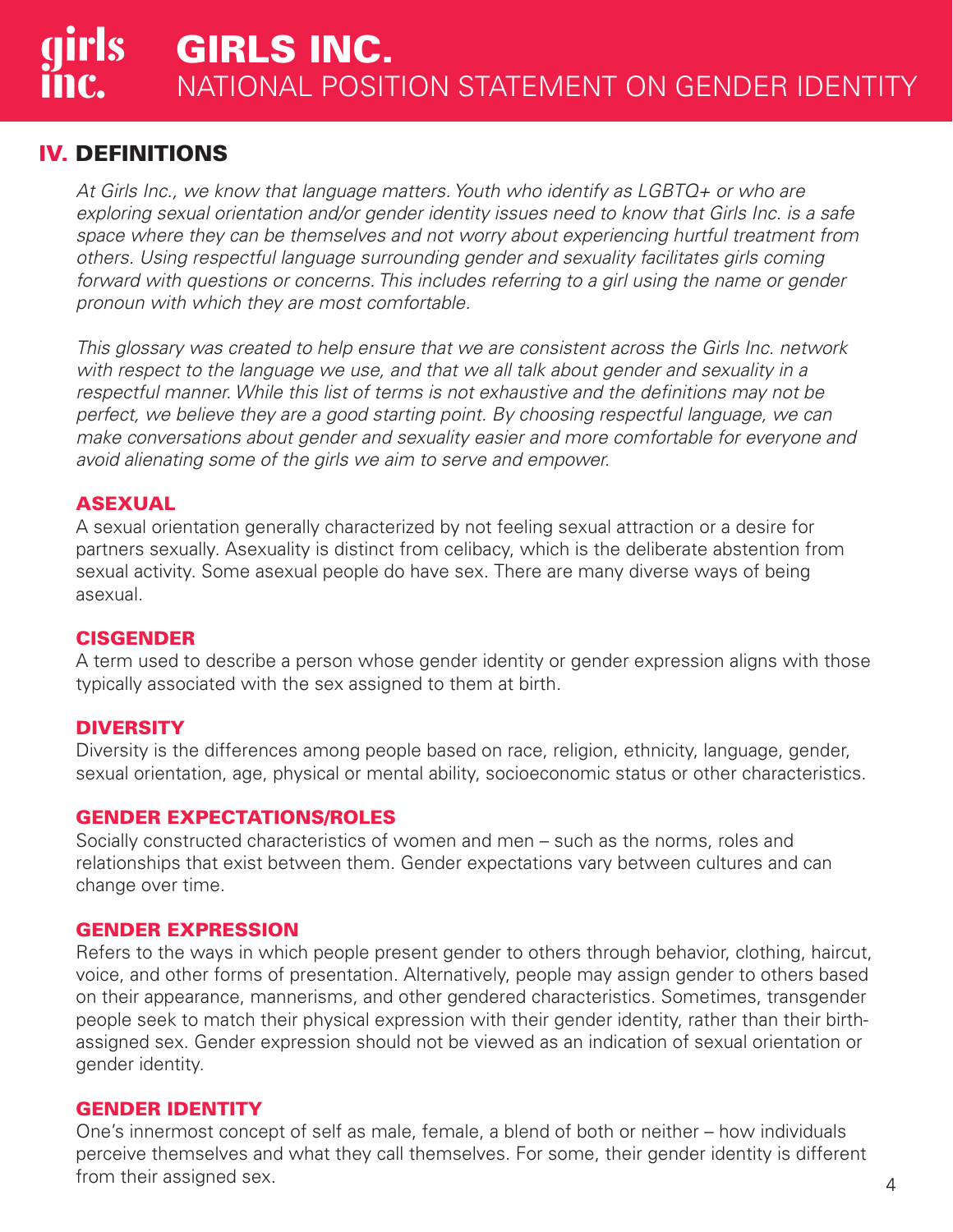#### GENDER NON-CONFORMING

A broad term referring to people who do not behave in a way that conforms to the traditional expectations of their gender assigned at birth, or whose gender expression does not fit neatly into a category.

#### **GIRL**

A girl is a young person who identifies as a girl regardless of her assigned sex at birth, or who is exploring gender identity or expression.

#### INCLUSION

Engaging the uniqueness of the talents, beliefs, backgrounds, capabilities, and ways of living of individuals and groups when joined in a common endeavor.

#### INTERSEX

A general term used for a variety of conditions in which a person is born with a reproductive or sexual anatomy that doesn't seem to fit the typical definitions of female or male.

#### LGBTQ+

An acronym for lesbian, gay, bisexual, transgender, queer. The "+" at the end of LGBTQ is an acknowledgement of those individuals who do not fall under these categories but identify their gender and sexuality in a way that differs from the heterosexual and cisgender majority, such as intersex or asexual individuals.

#### MICROAGGRESSIONS

Commonplace daily verbal, behavioral, or environmental slights, whether intentional or unintentional, that communicate hostile, derogatory, or negative thoughts and insults about one's marginalized identity/identities.

#### NONBINARY

A catch-all category for gender identities that are not exclusively masculine or feminine.

#### PERSONAL/GENDER PRONOUNS

In addition to the traditional pronouns (he/him, she/her, they), some people prefer to use genderneutral pronouns, such as ne, ve, ze/zie and xe. If you don't know a youth's preferred personal pronoun, it's always best to ask. [Increasingly, youth are requesting that "they" be used as their personal, singular gender-neutral pronoun.]

#### **QUEER**

(1) An umbrella term sometimes used by LGBTQ+ people to refer to the entire LGBTQ+ community; and (2) An alternative that some people use to "queer" the idea of the labels and categories such as lesbian, gay, bisexual, transgender, etc. Similar to the concept of "genderqueer." Note: the word "queer" is an in-group term, and a word that can be considered offensive to some people, depending on their generation, geographic location, and relationship with the word.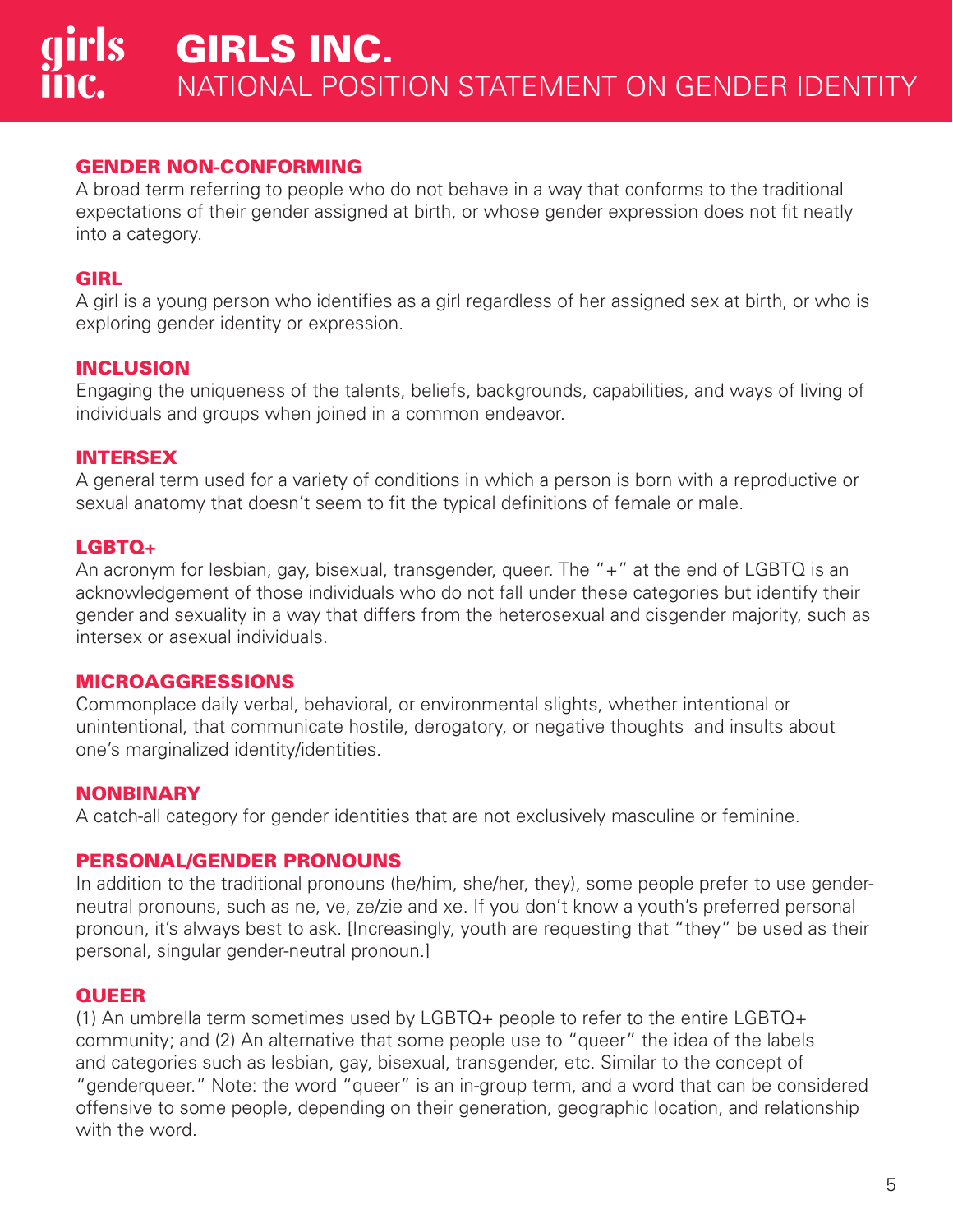#### QUESTIONING

The process of exploring one's own gender identity, gender expression, and/or sexual orientation.

#### SEX ASSIGNMENT AT BIRTH (GENDER ASSIGNMENT AT BIRTH)

The determination made about a newborn's sex at the time of birth; usually made by a doctor or other professional upon examination of the infant's genitalia.

#### SEXUAL ORIENTATION

Describes an individual's enduring physical, romantic and/or emotional attraction to another person. Gender identity and sexual orientation are not the same. Transgender people may be straight, lesbian, gay, or bisexual. The term "sexual identity" is also gaining common usage in place of the term "sexual orientation."

#### SEXUAL PREFERENCE

An outdated term to describe enduring emotional, romantic or sexual attraction to other people. This term has largely been replaced with the terms "sexual orientation" or "sexual identity" since it has become accepted and supported by the scientific community that sexual attraction is not a choice or a "preference" but rather an immutable trait.

#### TRANSGENDER

A term for people whose gender identity is different from cultural expectations based on their assigned sex at birth. Being transgender does not imply any specific sexual orientation. Therefore, transgender people may identify as straight, gay, lesbian, bisexual, etc.

#### "IN TRANSITION" OR "GENDER TRANSITION"

The process by which people strive to align their internal knowledge of gender with its outward appearance. Some people socially transition, whereby they might begin dressing, using names and pronouns and/or be socially recognized as another gender. Others undergo physical transitions in which they modify their bodies through medical interventions. The exact steps involved in transition vary from person to person. Avoid the phrase "sex change," as it implies that one's sex must match their gender identity.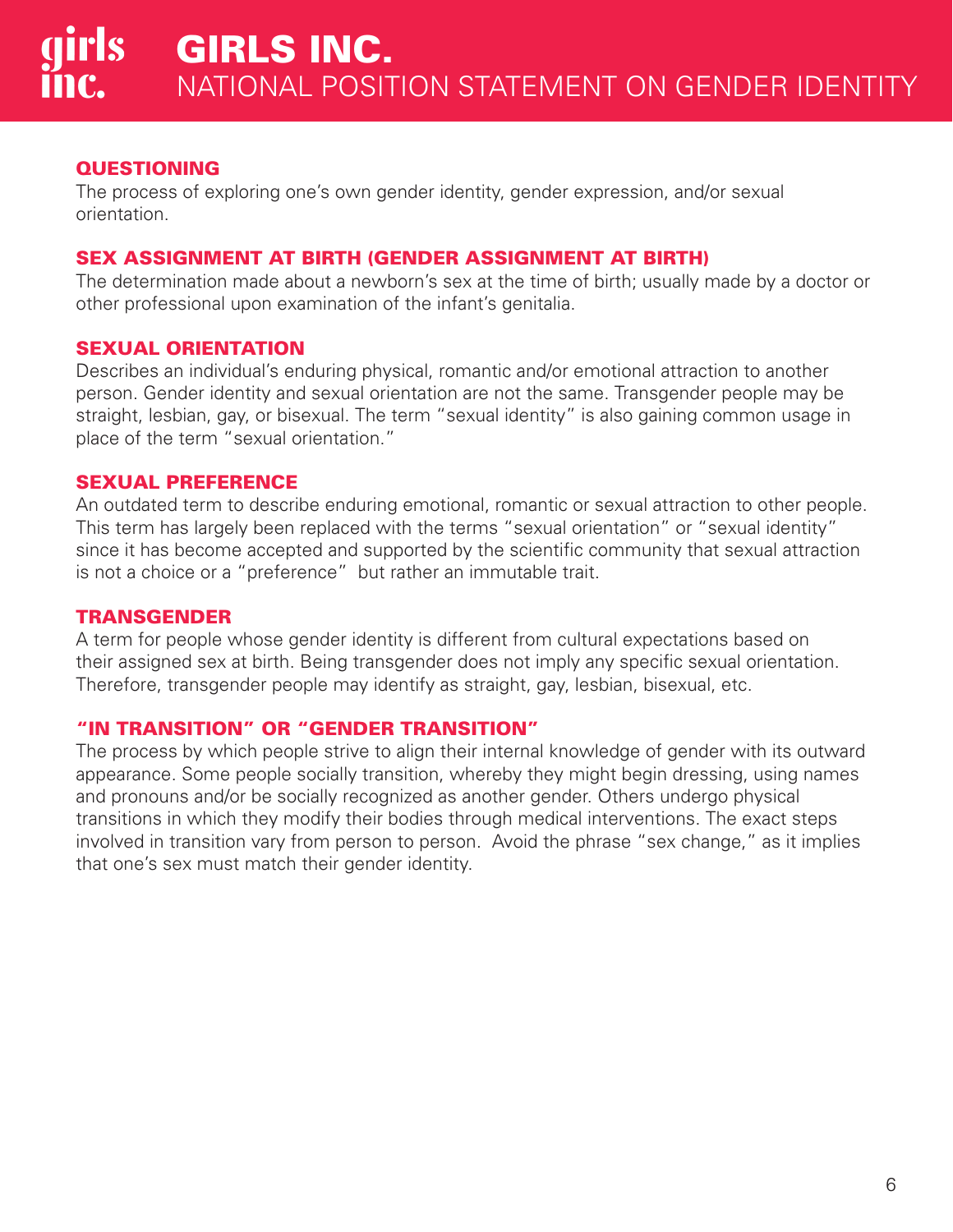# V. FREQUENTLY ASKED QUESTIONS

#### WHO IS A GIRL?

A girl is a young person who identifies as a girl regardless of her assigned sex at birth, or who is exploring gender identity or expression.

#### ARE YOUTH OLD ENOUGH TO KNOW THEIR GENDER IDENTITY?

Yes. Many trans adults say they identified as trans from a very young age but were not comfortable sharing it publicly. Because there is greater awareness these days about gender identity, more and more youth feel empowered to express their identity at younger ages.

#### WHAT IF SOMEONE ASSIGNED FEMALE AT BIRTH TRANSITIONS TO A BOY WHILE IN A GIRLS INC. PROGRAM? CAN HE STILL PARTICIPATE IN THE PROGRAM?

Each youth who is transitioning their gender does so in their own unique way. If a participant confides in you that they are transitioning to a boy, it means that you have provided a high level of safety and support for the youth to share that information. Excluding them from the program while they are not ready to socially transition may exclude youth from an important source of emotional support needed to make a successful transition.

#### WHAT IF SOMEONE IN GIRLS INC. STARTS TO IDENTIFY AS A BOY AND DOES NOT WANT TO BE IN THE PROGRAM ANY MORE BUT HIS PARENT WANTS HIM TO CONTINUE?

Some desire immediate social transitioning, which may be a speed far too fast for parents and family members who are still adjusting to their child's reality. For young people in particular under the age of 18, the response from parents and family members can be critical. In this case it might be important that both the young person and family members are given access to resources and support.

#### WHAT IF SOMEONE ASSIGNED MALE AT BIRTH IDENTIFIES AS A GIRL AND LOOKS LIKE A "TRADITIONAL BOY"? SHOULD WE ENROLL HER IN THE PROGRAM?

Remember a youth who is transitioning their gender does so in their own unique way. Someone transitioning to a girl may be ready to make a social transition but not in their outward appearance. We should treat them like any other gender nonconforming youth in the program.

#### WHAT IF A CHILD IDENTIFYING AS A GIRL WANTS TO BE IN GIRLS INC. BUT HER PARENT DOES NOT ACCEPT HER GENDER IDENTITY AND DOES NOT WANT HER TO BE IN THE PROGRAM?

Ultimately, it is up to the parent to enroll their child in the program regardless of whether the child is transgender or cisgender. In this case it might be helpful for the young person and family members to be given access to resources and support.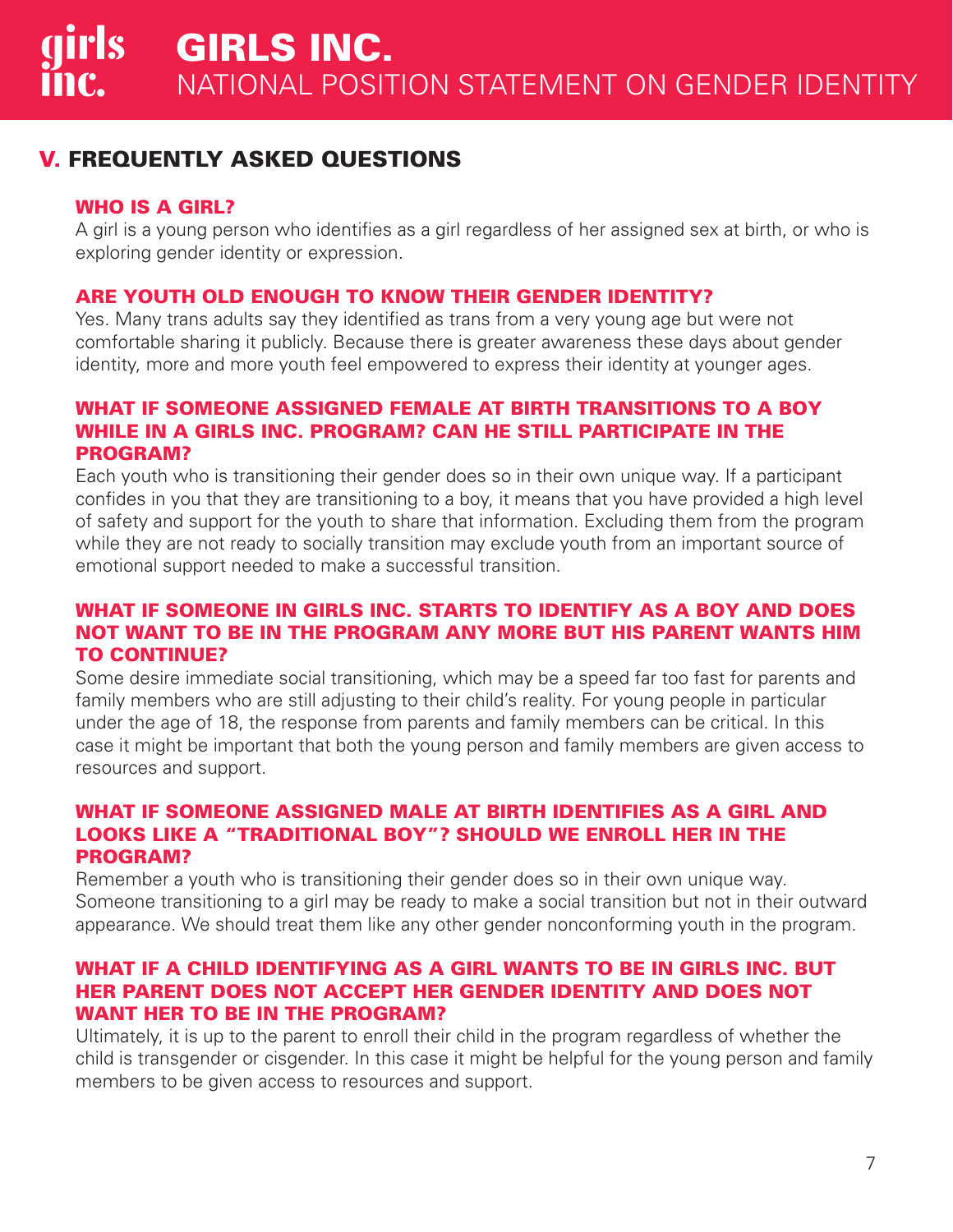#### WHAT IF WE THINK A BOY IS IDENTIFYING AS A GIRL JUST TO BE IN THE PROGRAM?

Identifying as transgender brings with it challenges and often discrimination. It is not something people choose to do to be part of programs. Like in many other areas of their life, some students may be exploring their gender expression and the labels they use to describe themselves. Such exploration is a normal part of adolescent development.

#### WILL ALL TRANSGENDER YOUTH EVENTUALLY TAKE HORMONES AND HAVE SEX REASSIGNMENT SURGERY?

Some transgender people take hormones and/or have surgery. However, for a number of reasons, many transgender people do not take either of these steps. Some feel comfortable with their bodies the way they are. For others, hormones and surgery are inaccessible because they may be too expensive and/or require parental permission.

# VI. AVOIDING HURTFUL LANGUAGE

It is important to be sensitive to others and avoid using hurtful words. The words we use have an impact on other people and can cause harm. Out of a genuine sense of caring and compassion, and not simply because we want to be "politically correct," we should seek to understand others and communicate with respect.

Being "politically correct" is externally driven, behaving in a way that will gain approval from others. However, being "inclusive" is internally driven, treating the other person with sensitivity and respect. Using inclusive language is a mindset and an attitude that is motivated by a sincere desire to show respect for others.

#### HURTFUL: "homosexual" (as a n. or adj.)

#### PREFERRED: "gay" (adj.); "gay man" or "lesbian" (n.)

Please use "lesbian" or "gay man" to describe people attracted to members of the same sex. Because of the clinical history of the word "homosexual," it has been adopted by anti-gay extremists to suggest that lesbians and gay men are somehow diseased or psychologically/ emotionally disordered-notions discredited by both the American Psychological Association and the American Psychiatric Association in the 1970s. Please avoid using "homosexual" except in direct quotes. Please also avoid using "homosexual" as a style variation simply to avoid repeated use of the word "gay."

HURTFUL: "homosexual relations/relationship," "homosexual couple," "homosexual sex," etc. PREFERRED: "relationship" (or "sexual relationship"), "couple" (or, if necessary, "gay couple"), "sex," etc.

Identifying a same-sex couple as "a homosexual couple," characterizing their relationship as "a homosexual relationship," or identifying their intimacy as "homosexual sex" is offensive and should be avoided. These constructions are frequently used to denigrate gay and lesbian people, couples and relationships. As a rule, try to avoid labeling an activity, emotion or relationship "gay" or "lesbian" unless you would call the same activity, emotion or relationship "straight" if engaged in by someone of another sexual orientation.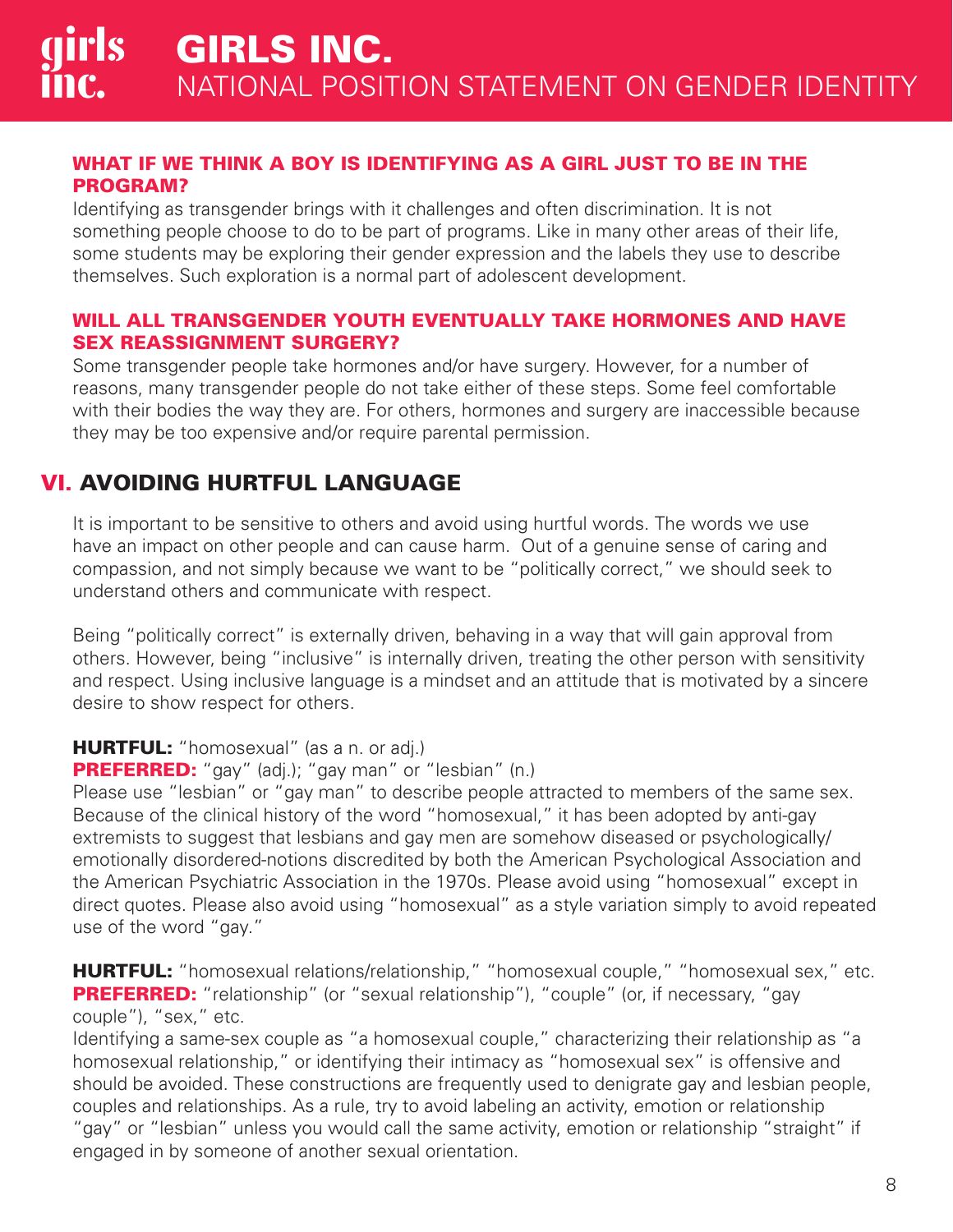# irls GIRLS INC. NATIONAL POSITION STATEMENT ON GENDER IDENTITY

#### **HURTFUL:** "sexual preference"

**PREFERRED:** "sexual orientation" or "sexual identity"

The phrase "sexual preference" is generally used to suggest that being lesbian or gay is a choice and therefore "curable." The term "sexual orientation" is the accurate description of an individual's enduring physical, romantic, and/or emotional attraction to members of the same and/or opposite sex and is inclusive of lesbians, gay men, bisexuals and heterosexual men and women.

**HURTFUL:** "gay lifestyle" or "homosexual lifestyle"

PREFERRED: "lesbian" or "gay"

There is no single lesbian or gay lifestyle. Lesbians and gay men are diverse in the ways they lead their lives. The phrase "gay lifestyle" is used to denigrate lesbians and gay men, suggesting that their sexual orientation is a choice and therefore "curable."

#### **HURTFUL:** "admitted homosexual" or "avowed homosexual"

#### PREFERRED: "openly lesbian" or "openly gay"

Dated term used to describe those who are openly lesbian or gay or who have recently come out of the closet. The words "admitted" or "avowed" suggest that being a lesbian or gay man is somehow shameful or inherently secretive. Avoid the use of the word "homosexual" in either case.

#### **HURTFUL:** "gay agenda" or "homosexual agenda"

**PREFERRED:** "lesbian and gay civil rights movement" or "LGBTQ rights"

The LGBTQ+ community is as diverse in political beliefs as other communities. A commitment to equal rights is one LGTBTQ+ members share with civil rights advocates who are not necessarily lesbian or gay. "Lesbian and gay movement" accurately describes the historical effort to achieve understanding and equal treatment for gays and lesbians. Notions of a "homosexual agenda" are rhetorical inventions to portray as sinister the lesbian and gay civil rights movement.

#### **HURTFUL:** "special rights"

**PREFERRED:** "equal rights" or "equal protection"

Anti-gay extremists frequently characterize civil rights and equal protection of the law for lesbian, gay, bisexual and transgender Americans as "special rights" in an attempt to energize opposition to anti-discrimination and equal opportunity laws.

#### HURTFUL: "tranny" or "transsexual"

PREFERRED: "Transgender person," "transgender man," "transgender woman" Tranny is used as a dehumanizing slur to describe transgender individuals and is oftentimes the last word someone hears before they are brutally attacked. Similar to the anti-gay F-word, the term "tranny" is commonly used to humiliate and degrade transgender individuals. Many people prefer to not use the term 'transsexual' because it sounds overly clinical, relating to having surgery to change one's genitalia.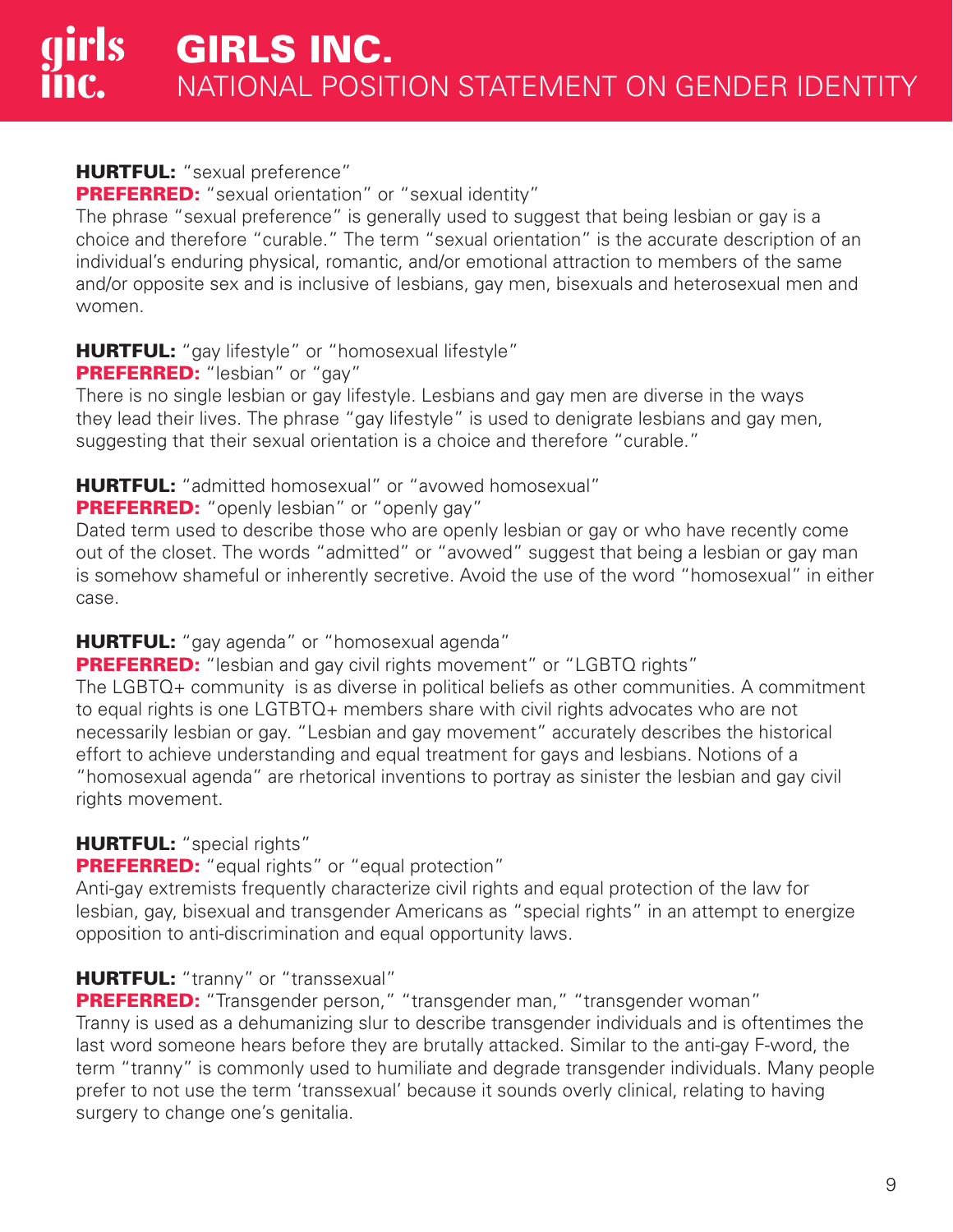# V. RESOURCES

Girls Inc. is committed to diversity and inclusion and to ensuring that we provide girls with a safe and supportive environment. As with all aspects of diversity and inclusion, it is key to that our entire network is educated and has resources to support their girls.

#### FIRST STEPS TO BEING A GIRLS INC. LGBTQ+ ALLY:

- Ask questions, but also educate yourself.
- Listen to youth. Take them seriously.
- Use correct names and pronouns. If you don't know, ask.
- Stand up and defend LGBTQ+ youth. Remember to interrupt bullying and harassment if you see it and stop all derogatory comments.
- Use non-assumptive neutral language.
- Advocate for inclusive and non-discriminatory policies and practices.
- Display LGBTQ+ materials and resources.
- Recognize and own your privilege. You can't be an effective ally if you don't acknowledge your privilege and how it works. That also means being comfortable with the fact that you can use your privilege for the benefit of others. Understand that having privilege doesn't mean you didn't work hard, doesn't mean you don't struggle through things, and it isn't an accusation; privilege means there are certain things you don't have to confront because of an identity you were born with.
- Remember there are no perfect allies! Recognize that even if you mean well in what you do or say, you may make mistakes. Just apologize when you do.

#### Transgender issues and cultural competency

Among several issues, gender identity and sexual orientation are marginalized in some ethnic, racial, and religious cultures. Beliefs passed down through generations related to gender roles and relationships do not easily change, such as the traditional belief in heterosexual couples as the only acceptable family unit; this is particularly true of the Latino community. While we respect parents' rights to teach their girls at home, we want to ensure that we support girls from all backgrounds as they make decisions about their gender identity and/or sexual orientation.

#### Resources for supporting Latino transgender youth:

- Source: League of United Latin American Citizens Latino Transgender Discrimination Prevention [http://lulac.org/programs/latino\\_transgender\\_discrimination\\_prevention/](http://lulac.org/programs/latino_transgender_discrimination_prevention/)
- Source: Latina Magazine Coming Out As a Transgender To Your Latino Family: Tips from a Trans Latina Counselor [http://www.latina.com/lifestyle/our-issues/coming-out-transgender-your-latino-family-tips](http://www.latina.com/lifestyle/our-issues/coming-out-transgender-your-latino-family-tips-trans-latina-counselor)trans-latina-counselor
- Source: Human Rights Campaign Coming Out Issues for Latinas and Latinos <http://www.hrc.org/resources/coming-out-issues-for-latinas-and-latinos>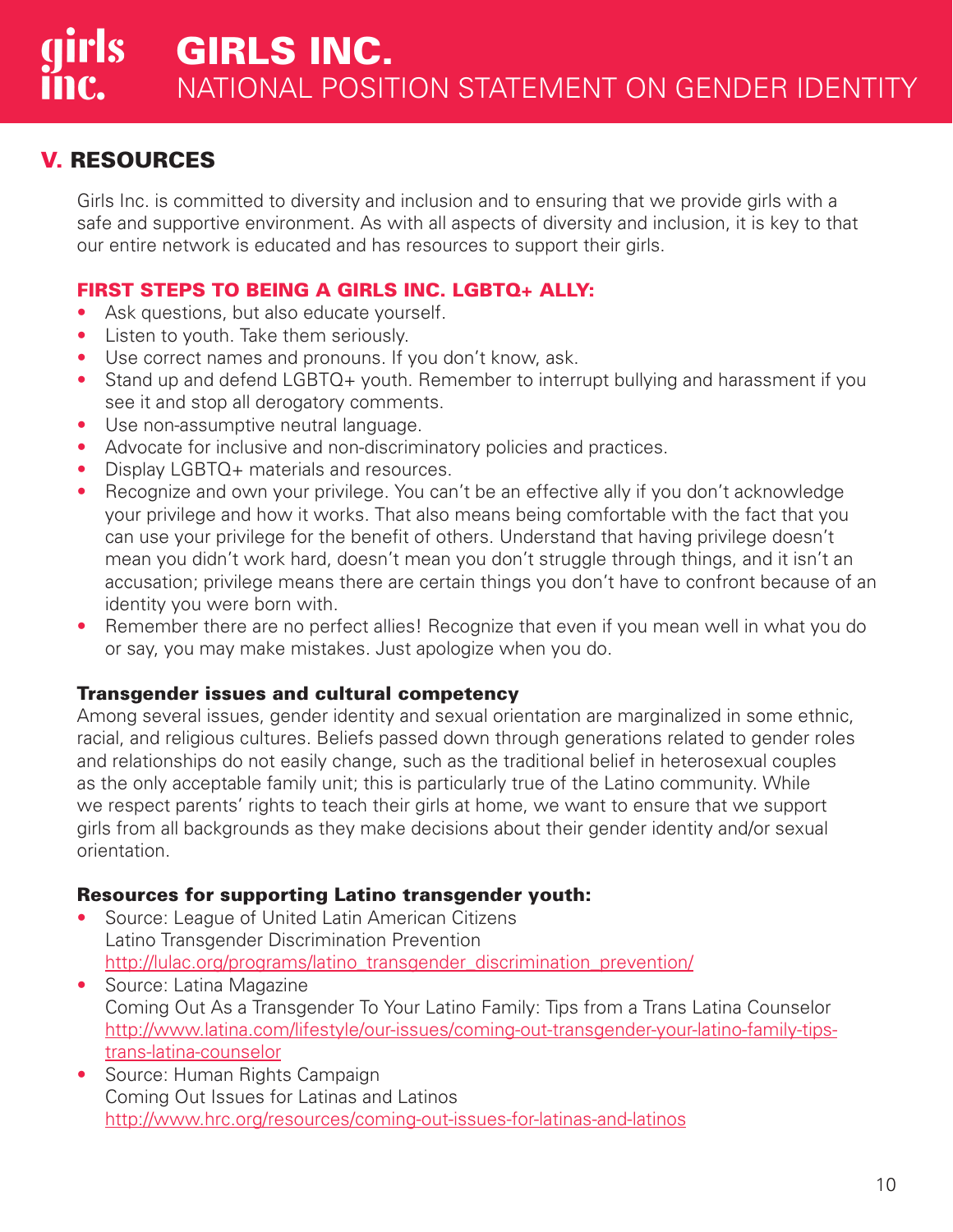#### Supporting African American LGBTQ youth

Source: Human Rights Campaign Being African American & LGBTQ: An Introduction (links to more resources) <http://www.hrc.org/resources/being-african-american-lgbtq-an-introduction>

## ONLINE RESOURCES

#### Juvenile Justice & Systems-Involved

- New Practice Guide: LGBT Youth in the Juvenile Justice System [http://www.aecf.orgwww.aecf.org/blog/new-practice-guide-lgbt-youth-in-the-juvenile-justice](http://www.aecf.orgwww.aecf.org/blog/new-practice-guide-lgbt-youth-in-the-juvenile-justice-system/)system/
- Power in Partnerships (School Pushout/School to Prison Pipeline) [http://b.3cdn.net/advancement/85066c4a18d249e72b\\_r23m68j37.pdf](http://b.3cdn.net/advancement/85066c4a18d249e72b_r23m68j37.pdf)
- Dignity in Schools Resources & Fact Sheets (School Pushout/School to Prison Pipeline) <http://www.dignityinschools.org/content/dignity-schools-campaign-fact-sheets>
- Safe & Respected: Policies, Best Practice, and Guidance for Serving Transgender and Gender Non-Conforming Children & Youth Involved in the Child Welfare, Detention, and Juvenile Justice Systems

[http://www.nyc.gov/html/acs/downloads/pdf/lgbtq/FINAL\\_06\\_23\\_2014\\_WEB.pdf](http://www.nyc.gov/html/acs/downloads/pdf/lgbtq/FINAL_06_23_2014_WEB.pdf)

- The School Discipline Consensus Report: Strategies from the Field to Keep Students Engaged in School and Out of the Juvenile Justice System http://csgjusticecenter.org/wp-content/uploads/2014/06/The School Discipline Consensus Report.pdf
- National Recommended Best Practices for Serving LGBT Homeless Youth [http://www.nclrights.org/wp-content/uploads/2013/07/national-recommended-best-practices](http://www.nclrights.org/wp-content/uploads/2013/07/national-recommended-best-practices-for-lgbt-homeless-yo.pdf)for-lgbt-homeless-yo.pdf

#### Mental & Medical Health

• American Psychological Association's Best Practices for Mental Health Facilities Working With LGBT Clients

<http://www.apa.org/pi/lgbt/resources/promoting-good-practices.aspx>

• Guidelines of Care For Lesbian, Gay, Bisexual, and Transgender (LGBT) Patients [http://www.glma.org/\\_data/n\\_0001/resources/live/Welcoming%20Environment.pdf](http://www.glma.org/_data/n_0001/resources/live/Welcoming%20Environment.pdf)

## Allyship

- 12 words you need to ban from your vocabulary to be a better ally [http://mashable.com/2015/06/04/ally-vocabulary-banned-words/#1\\_lmZmDgcsqf](http://mashable.com/2015/06/04/ally-vocabulary-banned-words/#1_lmZmDgcsqf)
- 5 Ways to Avoid Common Ally Pitfalls by Learning From Your Mistakes <http://everydayfeminism.com/2016/02/learn-about-allyship-mistakes/>
- 10 Common Things Well-Intentioned Allies Do That Are Actually Counterproductive <http://everydayfeminism.com/2015/10/counterproductive-allyship/>
- Allyship by the Anti-Oppression Network <https://theantioppressionnetwork.wordpress.com/allyship/>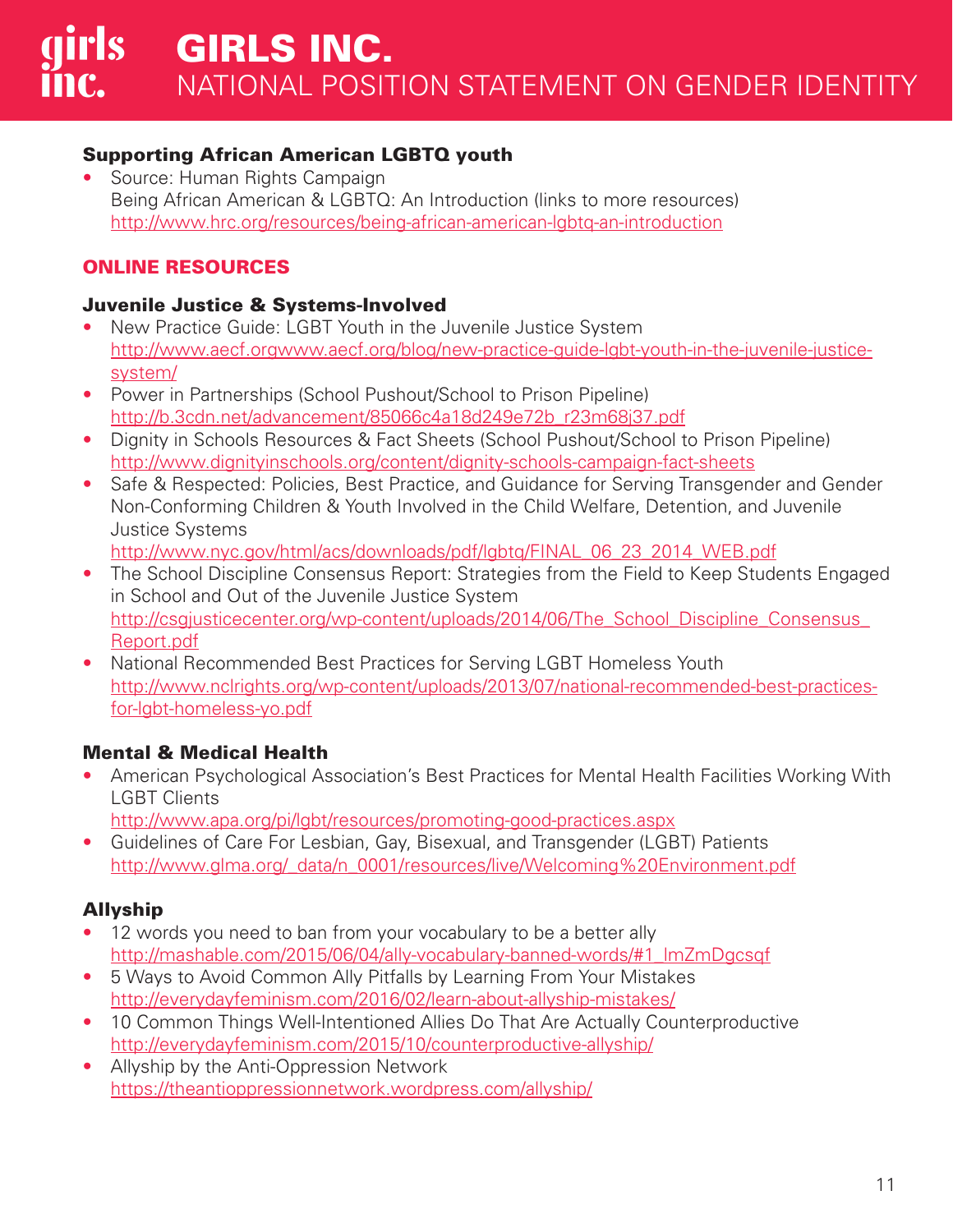#### Schools & School Policy (including transgender student policies)

- Communications & Organizing Toolkit for LGBT-Inclusive Schools <http://groundspark.org/wp-content/uploads/School-Communications-and-Organizing-Toolkit.pdf>
- GLAAD back to school bullying <http://www.glaad.org/blog/back-school-resources-lgbt-students-their-parents-and-teachers>
- GLSEN Model District Policy on Transgender and Gender Nonconforming Students [http://www.glsen.org/sites/default/files/Trans\\_ModelPolicy\\_2013.pdf](http://www.glsen.org/sites/default/files/Trans_ModelPolicy_2013.pdf)
- Schools in Transition: A Guide for Supporting Transgender Students in K-12 (by ACLU, Gender Spectrum, HRC, NCLR, NEA) <https://www.genderspectrum.org/studenttransitions/>
- Injustice At Every Turn [http://www.thetaskforce.org/downloads/reports/reports/ntds\\_full.pdf](http://www.thetaskforce.org/downloads/reports/reports/ntds_full.pdf)

#### Educational Campaigns

- Think B4 You Speak Campaign GLSEN (anti-slur/anti-defamation) <http://www.glsen.org/article/thinkb4youspeak-guide-educators-grades-6-12>
- LGBT Inclusive Curriculum for Educators GLSEN <http://www.glsen.org/educate/resources/creating-lgbt-inclusive-lessons>
- Changing the Game The GLSEN Sports Project <http://sports.glsen.org/>
- Our Gender Revolution Campaign (violence prevention, activism) <http://www.idvsa.org/national-teen-dating-violence-awareness-prevention-month/>

#### Guidance on Talking About LGBT Individuals

• GLAAD Media Reference Guide [http://www.glaad.org/sites/default/files/GLAAD%20MRG\\_9th.pdf](http://www.glaad.org/sites/default/files/GLAAD%20MRG_9th.pdf)

#### Immigrant/Undocuqueer

- Living in Dual Shadows: LGBT Undocumented Immigrants [https://www.americanprogress.org/issues/immigration/report/2013/03/08/55674/living-in-dual](https://www.americanprogress.org/issues/immigration/report/2013/03/08/55674/living-in-dual-shadows/)shadows/
- United We Dream Queer Undocumented Immigrant Project (QUIP) (National Organization) <http://unitedwedream.org/about/projects/quip/>
- New Mexico DREAM Team [https://www.facebook.com/UNMDreamTeam/info/?tab=page\\_info](https://www.facebook.com/UNMDreamTeam/info/?tab=page_info)

#### Two-Spirit/Indigenous Resources

- Two Spirit: The Story of a Movement Unfolds [http://www.nativepeoples.com/Native-Peoples/May-June-2014/Two-Spirit-The-Story-of-a-](http://www.nativepeoples.com/Native-Peoples/May-June-2014/Two-Spirit-The-Story-of-a-Movement-Unfolds/)Movement-Unfolds/
- Two Spirits (PBS film & resources) <http://twospirits.org/additional-resources/>
- Two Spirit Resource Center <http://nativeout.com/twospirit-rc/>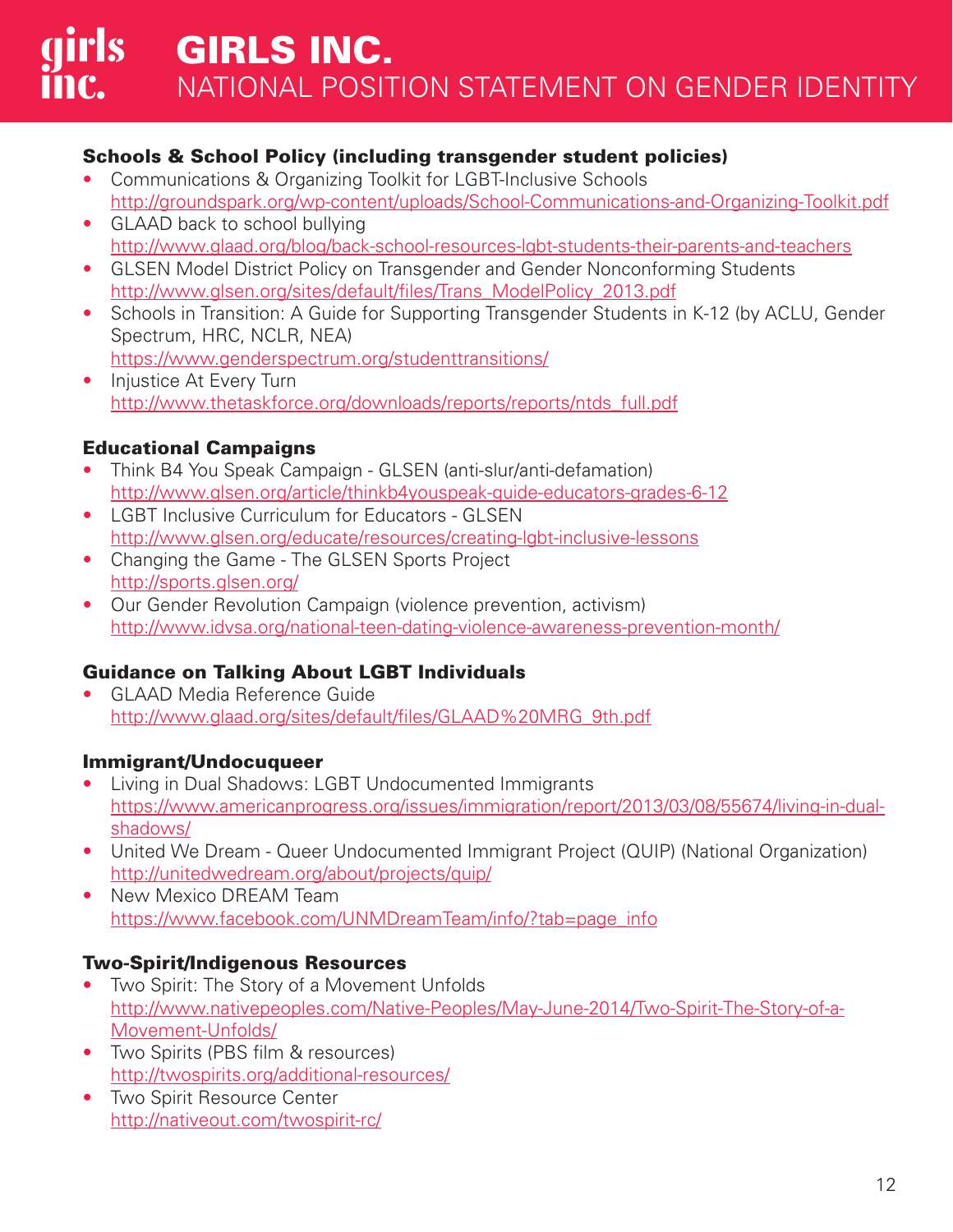# girls GIRLS INC. NATIONAL POSITION STATEMENT ON GENDER IDENTITY

#### Disability Advocacy

- Disability and Access Toolkit [http://www.showingupforracialjustice.org/disability\\_access\\_toolkit](http://www.showingupforracialjustice.org/disability_access_toolkit)
- Making Your Events More Accessible Is Not That Hard <http://infotrope.net/2014/11/17/making-your-events-more-accessible-is-not-that-hard/>
- 10 Ways To Avoid Everyday Ableism <http://everydayfeminism.com/2013/10/avoid-everyday-ableism/>
- 4 Ways To Be An Ally To People With Invisible Disabilities <http://everydayfeminism.com/2014/09/ally-people-invisible-disabilities/>
- Making Space Accessible Is An Act Of Love For Our Communities [https://creatingcollectiveaccess.wordpress.com/making-space-accessible-is-an-act-of-love-for](https://creatingcollectiveaccess.wordpress.com/making-space-accessible-is-an-act-of-love-for-our-communities/)our-communities/
- 3 Steps To Organizing A Scent Free Space <http://dualpowerproductions.com/2011/03/26/organizing-a-fragrance-free-event/>